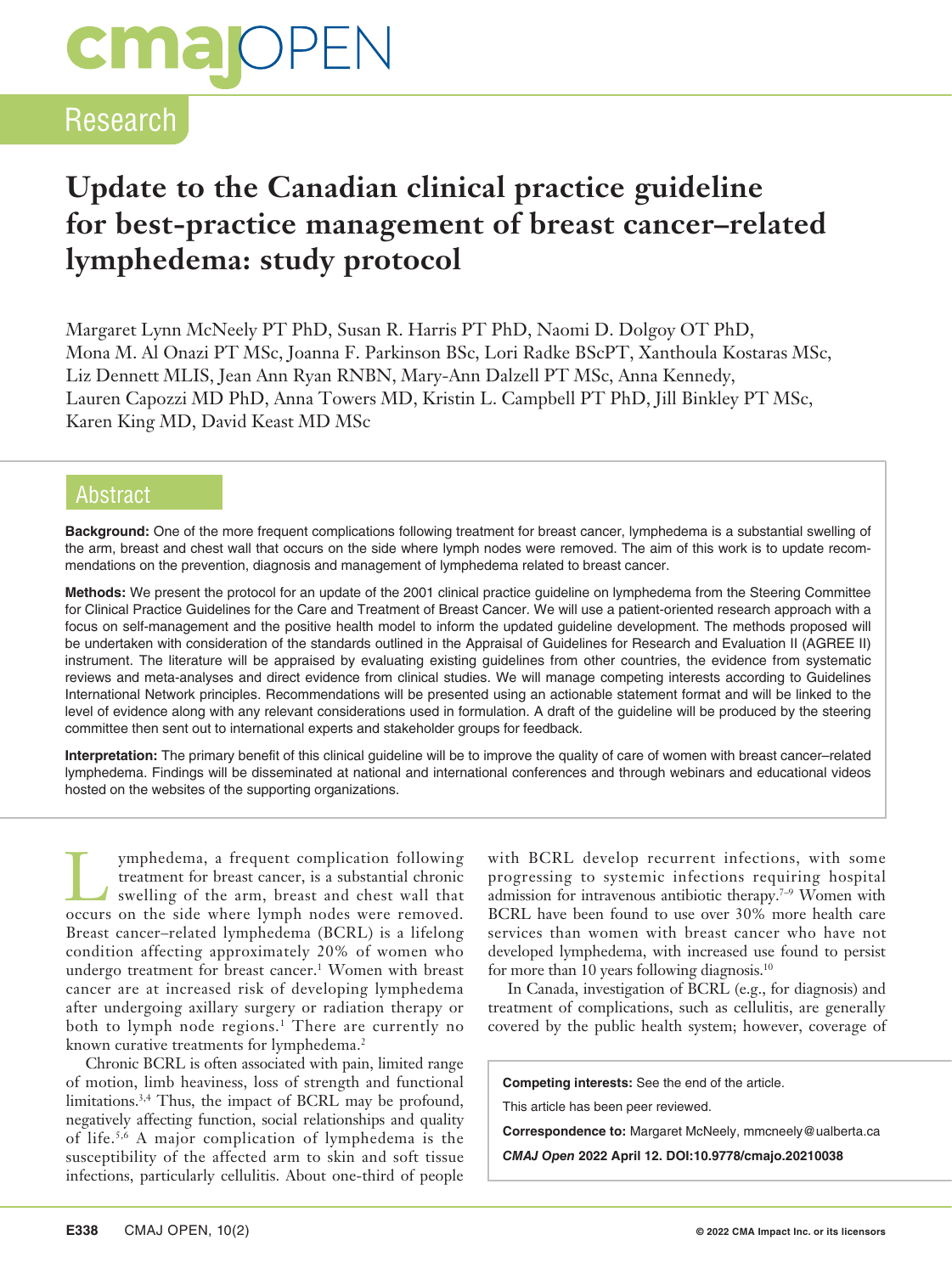## **cma**<sub>OP</sub>

### Research

management of the lymphedema itself varies across and within provinces and territories; in some regions, services are provided through the public system and in other regions, services are available only through the private sector. $11,12$ 

In 2001, an expert panel of clinicians from across Canada published the first Canadian clinical practice guideline for the care and treatment of BCRL.<sup>13</sup> The guideline was developed on the basis of evidence from a systematic review of the literature from 1966 to 2000 performed by researchers at the British Columbia Cancer Agency. At the time, there was a lack of high-quality research in the field, namely randomized controlled trials (RCTs), limiting the evidence available to inform the guideline. Over the past 20 years, over 100 RCTs and more than 50 systematic reviews have been published in the area of cancer-related lymphedema.

Given the growing cohort of survivors living with BCRL, new scientific research, improvements in breast cancer surgical and radiotherapy techniques, and new diagnostic and measurement technologies, an update to the Canadian guideline is long overdue. Although several guidelines have been published recently,<sup>8,9,14-18</sup> a recent review of 5 lymphedemaspecific guidelines reported that none could be recommended for clinical practice because of the poor methodologic quality and lack of rigour of development.19

Our updated evidence-based guideline will serve as a tool on best practice and clinical decision-making for the longterm management of BCRL in Canada. Specifically, the objective of the guideline is to provide information and recommendations for patients and their physicians when they are making decisions about diagnosis, prevention and risk reduction practices, and long-term management of the condition. Although the guideline may also provide some direction for other health care professionals and may be useful in the context of patient advice and education, practitioner education and training, and service standards, the main aim of the work is to provide recommendations for clinical practice based on the available evidence. This paper describes the protocol for the development of the guideline.

### **Methods**

The proposed evidence-based guideline development is an initiative of the Canadian Lymphedema Framework in partnership with the Oncology Division of the Canadian Physiotherapy Association and Cancer Care Alberta's Guideline Resource Unit.

Figure 1 illustrates the planned stages and timeline of the guideline development process. Development of the guideline will be undertaken with consideration of the standards outlined in the Appraisal of Guidelines for Research and Evaluation II (AGREE II) instrument.20–22 Table 1 provides details on the proposed methods as per the AGREE II tool.<sup>24</sup>

The new guideline will encompass a patient-oriented research approach and focus on the ability of people with breast cancer to adapt to and self-manage their lymphedema. We will follow the principles of patient-oriented research as per Canada's patient-oriented research strategy; people with BCRL

will be involved in all stages of the guideline development.<sup>25</sup> We will work collaboratively with patients and stakeholders on the development and implementation of the guideline.

In addition, we will ensure the guideline is responsive to the areas of greatest need; expand on existing knowledge, expertise and excellence in the field; and foster a culture of new ideas and solutions. Inclusivity is an important guideline principle, and decisions will be made through open, collegial and engaging discussion. Thus, the proposed guideline will be developed by an interdisciplinary group with strong user and patient representation.

Self-management is a process through which women with BCRL actively manage their condition in the context of their day-to-day lives, and it is an important strategy to reduce the burden of lymphedema.26–28 For the purposes of the guideline development and recommendations, we will follow the positive health model introduced in the Netherlands in 2011.29 In this model, health is defined as the "ability to adapt and to self-manage, in the face of social, physical and emotional challenges." This definition of health focuses on the individual's capacity for resilience and for coping with new situations and chronic health conditions over the lifespan. This model aligns well with our intent to identify, where possible, effective selfmanagement strategies for BCRL.

### **Composition of participating groups**

Before the proposed guideline update was undertaken, a meeting was held in Toronto on Nov. 1, 2019. The meeting was convened at the National Lymphedema Conference, a conference hosted by the Canadian Lymphedema Framework, and included researchers and health care practitioners with expertise in BCRL, as well as patient representatives. The purpose of the meeting was to discuss the need for an updated Canadian guideline and provide attendees with the opportunity to propose topic areas, identify key questions and discuss clinical issues to inform guideline development.

Twenty stakeholders from across Canada, including people with BCRL, took part in the initial meeting. Following the meeting, the Canadian Lymphedema Framework assembled a steering committee to ensure broad stakeholder representation from across Canada, with diversity of experience and perspectives. This included 2 co-chairs (M.L.M., D.K.), the 2001 Canadian guideline chair (S.R.H.), a palliative care physician (A.T.), a breast cancer oncologist (K.K.), a physical medicine and rehabilitation resident (L.C.), a nurse specialist (J.A.R.), a breast cancer rehabilitation researcher (K.L.C.), a representative from the Oncology Division of the Canadian Physiotherapy Association (M.D.) and 3 patient advisors (S.R.H., J.B., A.K.). The steering committee will be responsible for evaluating the evidence at each stage of the review and for directing next steps. The steering committee will meet at approximately 4-month intervals starting in the fall of 2021.

The project will be guided by a knowledge management specialist from Alberta Health Services' Guideline Resource Unit (X.K.) and a research librarian (L.D.). The management team includes a co-chair (M.L.M.), a funded postdoctoral fellow (N.D.D.), a clinical physical therapist (L.R.) and 2 graduate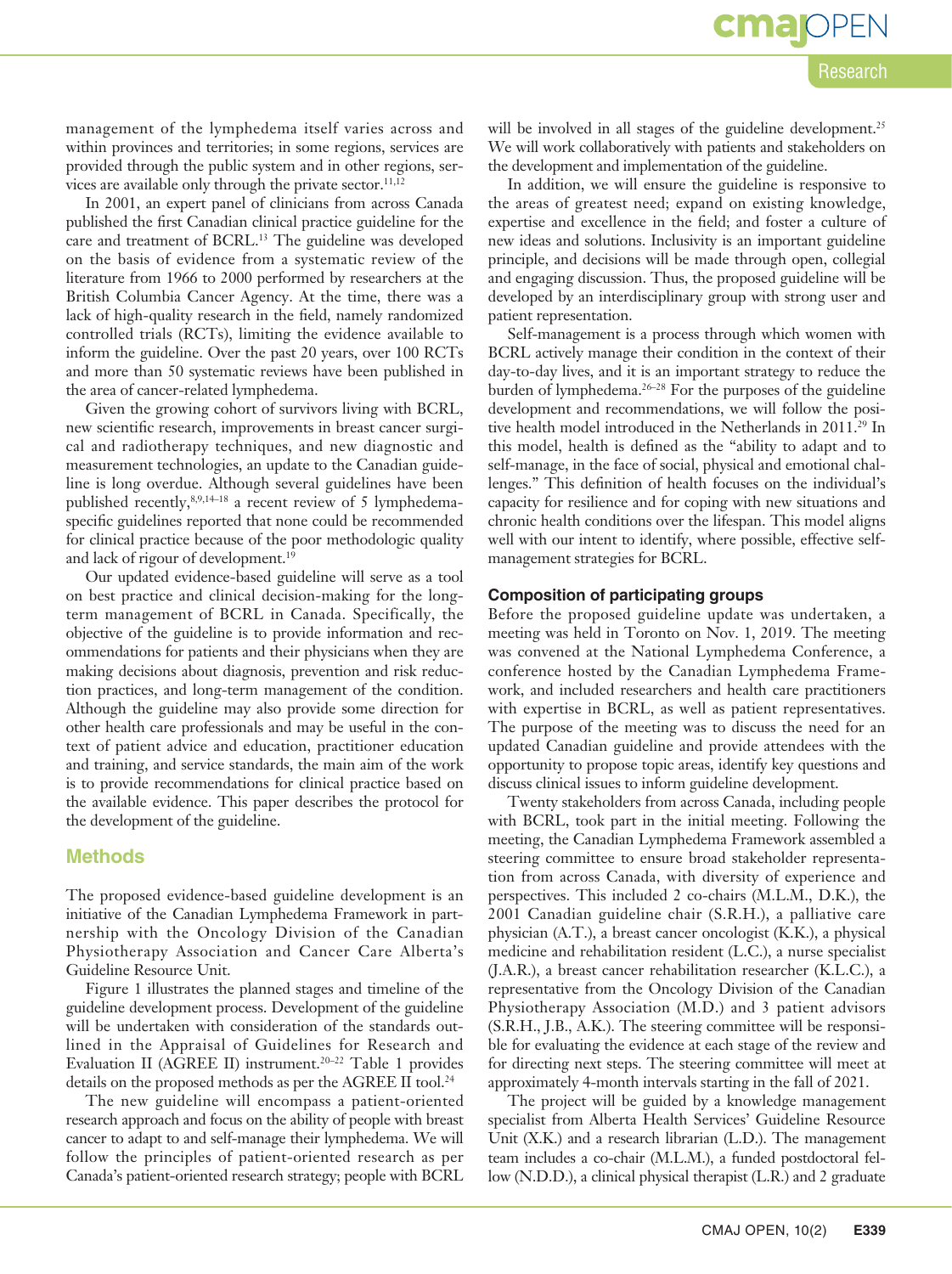### **cmalOPEN**

### Research



**Figure 1:** Timeline for guideline development. AGREE II = Appraisal of Guidelines for Research and Evaluation II.

students (M.M.A.O., J.F.P.). The management team will meet regularly. A project platform has been created to identify milestones, organize daily tasks and monitor overall work progress (https://canadalymph.ca/project/research/).

Working groups will be established for each category comprising the framework of the guideline (described below). Team members from stakeholder groups may be added to the steering committee, management team or working groups, as needed, as the guideline work progresses.

To facilitate engagement of a larger number of people with BCRL in the guideline development process, we will involve people with BCRL in prioritizing the key questions for the guideline. We will also get feedback from stakeholders and international experts on the draft recommendations.

#### **Selection of key questions and outcomes**

The steering committee created a framework for the guideline based on 4 main categories as determined at the stakeholder meeting in 2019: diagnosis, prevention and risk reduction, effective management and measurement outcomes. To narrow the focus of the guideline, 4 areas of focus were identified based on areas of contention or where guidance is currently lacking in clinical practice, and metrics were established to aid in interpreting research findings (Table 2).<sup>30,31,33,34</sup> The areas of focus were diagnosis, risk reduction, effective management and measurement outcomes. A full list of key questions identified at the stakeholder meeting in November 2019 can be found in Appendix 1, available at www.cmajopen.ca/ content/10/2/E338/suppl/DC1.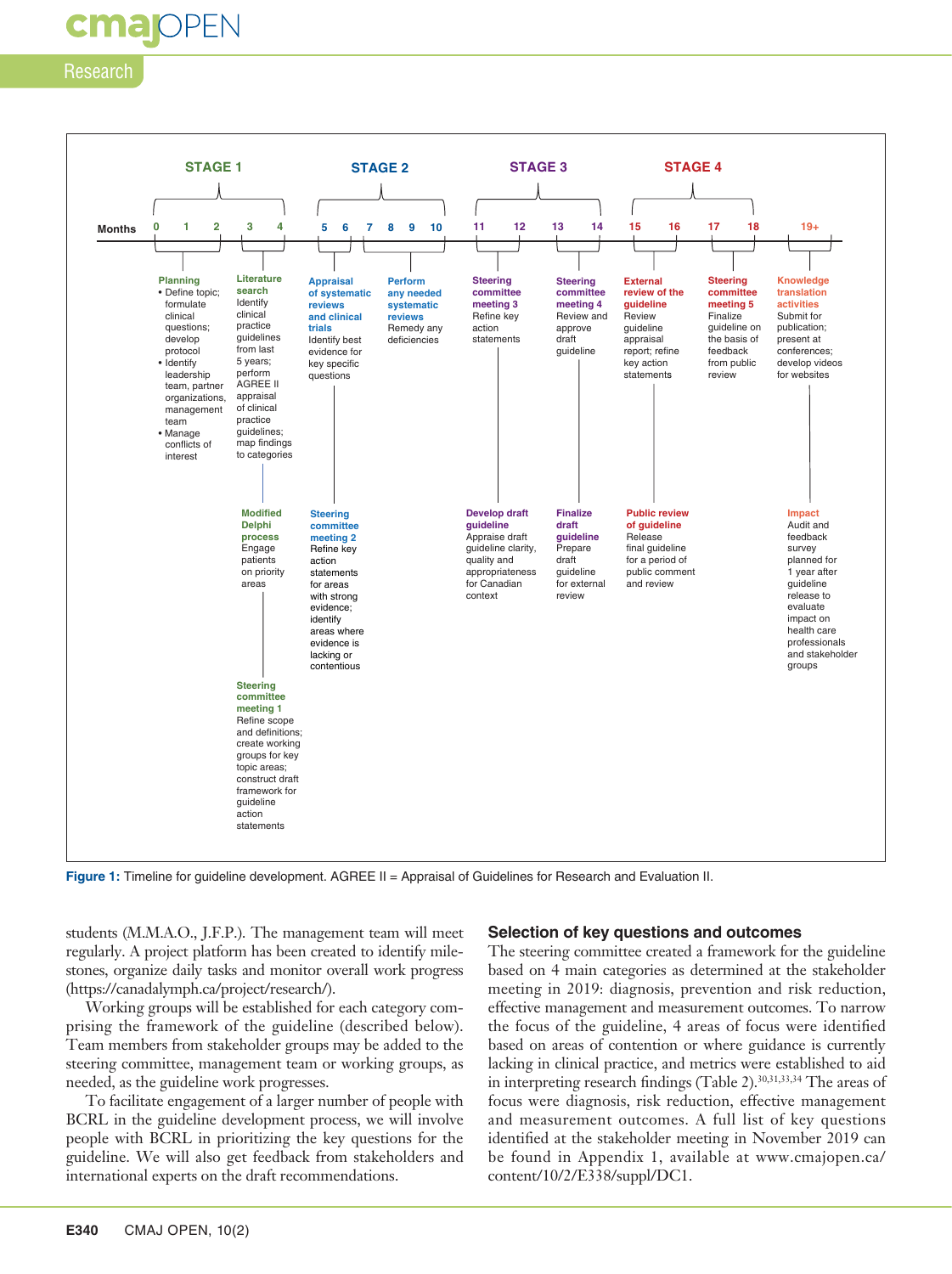# **cmajOPEN**

Research

| Table 1 (part 1 of 2): Clinical practice guideline methodology: AGREE II checklist <sup>21,23,24</sup> |                                                                                                                    |                                                                                                                                                                                                                                                                                                                                                                                                                                                                                                                                                                     |  |  |
|--------------------------------------------------------------------------------------------------------|--------------------------------------------------------------------------------------------------------------------|---------------------------------------------------------------------------------------------------------------------------------------------------------------------------------------------------------------------------------------------------------------------------------------------------------------------------------------------------------------------------------------------------------------------------------------------------------------------------------------------------------------------------------------------------------------------|--|--|
| AGREE II checklist item                                                                                | Reporting criteria                                                                                                 | Planned guideline protocol                                                                                                                                                                                                                                                                                                                                                                                                                                                                                                                                          |  |  |
| Domain 1: Scope and purpose                                                                            |                                                                                                                    |                                                                                                                                                                                                                                                                                                                                                                                                                                                                                                                                                                     |  |  |
| 1. Guideline objectives                                                                                | Health intent, expected<br>benefit, targets                                                                        | . To provide information and recommendations for women and their<br>physicians when making decisions about diagnosis, prevention and risk<br>reduction, management and outcomes related to BCRL                                                                                                                                                                                                                                                                                                                                                                     |  |  |
| 2. Questions                                                                                           | Target population<br>Interventions or exposures<br>Outcomes<br>Context                                             | • Women with breast cancer with or at risk of developing lymphedema<br>· Diagnosis, risk reduction, management and outcomes<br>. Improve the care of women with BCRL; focus on self-management<br>• Canadian health care system                                                                                                                                                                                                                                                                                                                                     |  |  |
| 3. Population                                                                                          | Target population<br>Clinical condition<br>Severity of disease                                                     | • Adult women with breast cancer*<br>• Breast cancer - from diagnosis to palliative stages<br>• Lymphedema - all stages and severity of the condition                                                                                                                                                                                                                                                                                                                                                                                                               |  |  |
| Domain 2: Stakeholder involvement                                                                      |                                                                                                                    |                                                                                                                                                                                                                                                                                                                                                                                                                                                                                                                                                                     |  |  |
| 4. Group membership                                                                                    | Participants<br>Membership expertise<br>Institutions and<br>organizations<br>Geographic location<br>Members' roles | • Steering committee, management team and working groups:<br>researchers, clinicians, specialist and patient representatives from<br>across Canada<br>• Partners: Canadian Physiotherapy Association Oncology Division,<br>CancerControl Alberta's Guideline Resource Unit and the Canadian<br>Lymphedema Framework<br>• Member roles will be defined and shared                                                                                                                                                                                                    |  |  |
| 5. Target population<br>preferences and views                                                          | Patients' views and<br>preferences                                                                                 | • Patient representatives will be involved at all stages of guideline<br>development<br>• Literature review of patients' values and preferences<br>· Survey, focus groups and consultation with patient groups                                                                                                                                                                                                                                                                                                                                                      |  |  |
| 6. Target users                                                                                        | Intended audience<br>Use of guideline                                                                              | . Physicians as well as women with and at risk of BCRL<br>• Inform clinical decisions and standards of care                                                                                                                                                                                                                                                                                                                                                                                                                                                         |  |  |
| Domain 3: Rigour of development                                                                        |                                                                                                                    |                                                                                                                                                                                                                                                                                                                                                                                                                                                                                                                                                                     |  |  |
| 7. Search methods                                                                                      | Electronic databases<br>Time periods of searches<br>Search strategy                                                | • MEDLINE, Embase, Scopus, CINAHL, Proquest Dissertations and<br>Theses Global, PEDro, Cochrane Library, Trip Pro, Agency for<br>Healthcare Research and Quality's National Guideline Clearinghouse<br>· Guidelines and systematic reviews: Mar. 1, 2014, to Oct. 31, 2021;<br>RCTs: Mar. 1, 2014, to Oct. 31, 2021<br>. Further details on the search terms and strategy are provided in<br>Appendix 1 (available at www.cmajopen.ca/content/10/2/E338/suppl/<br>DC <sub>1</sub>                                                                                   |  |  |
| 8. Evidence selection criteria                                                                         | Target population<br>Study design<br>Outcomes<br>Languages                                                         | • Women with BCRL<br>• CPGs; systematic reviews; cross-sectional studies (diagnosis); cohort<br>studies (prognosis); RCTs (treatment and management)<br>· Diagnosis and assessment; risk reduction and prevention; management<br>and treatment; outcomes and surveillance<br>• No language restrictions                                                                                                                                                                                                                                                             |  |  |
| 9. Strengths and limitations of<br>evidence                                                            | Study methodology to<br>evaluate quality                                                                           | • CPGs: AGREE II appraisal; systematic reviews: AMSTAR; cross-<br>sectional studies: AXIS; cohort studies: Newcastle-Ottawa Scale; RCTs:<br>Cochrane risk-of-bias tool<br>• Rating of evidence: tables reflecting GRADE and detailing the level of<br>evidence, consistency of results, direction of results, magnitude of<br>benefit (versus harm) and applicability to practice context in Canada will<br>be developed                                                                                                                                            |  |  |
| 10. Formulation of<br>recommendations                                                                  | Recommendation<br>development process                                                                              | • ADAPTE will be used to incorporate recommendations from existing<br>guidelines<br>• Noncontentious findings: steering committee will vote in situations<br>where the level of evidence and the balance between benefits and<br>harms is established, findings are consistent across studies and the<br>recommendation is applicable to the Canadian context<br>• Contentious findings or in cases in which there is no evidence:<br>stakeholder consensus on recommendation (best practice statement) or<br>explanation of reasons if consensus cannot be reached |  |  |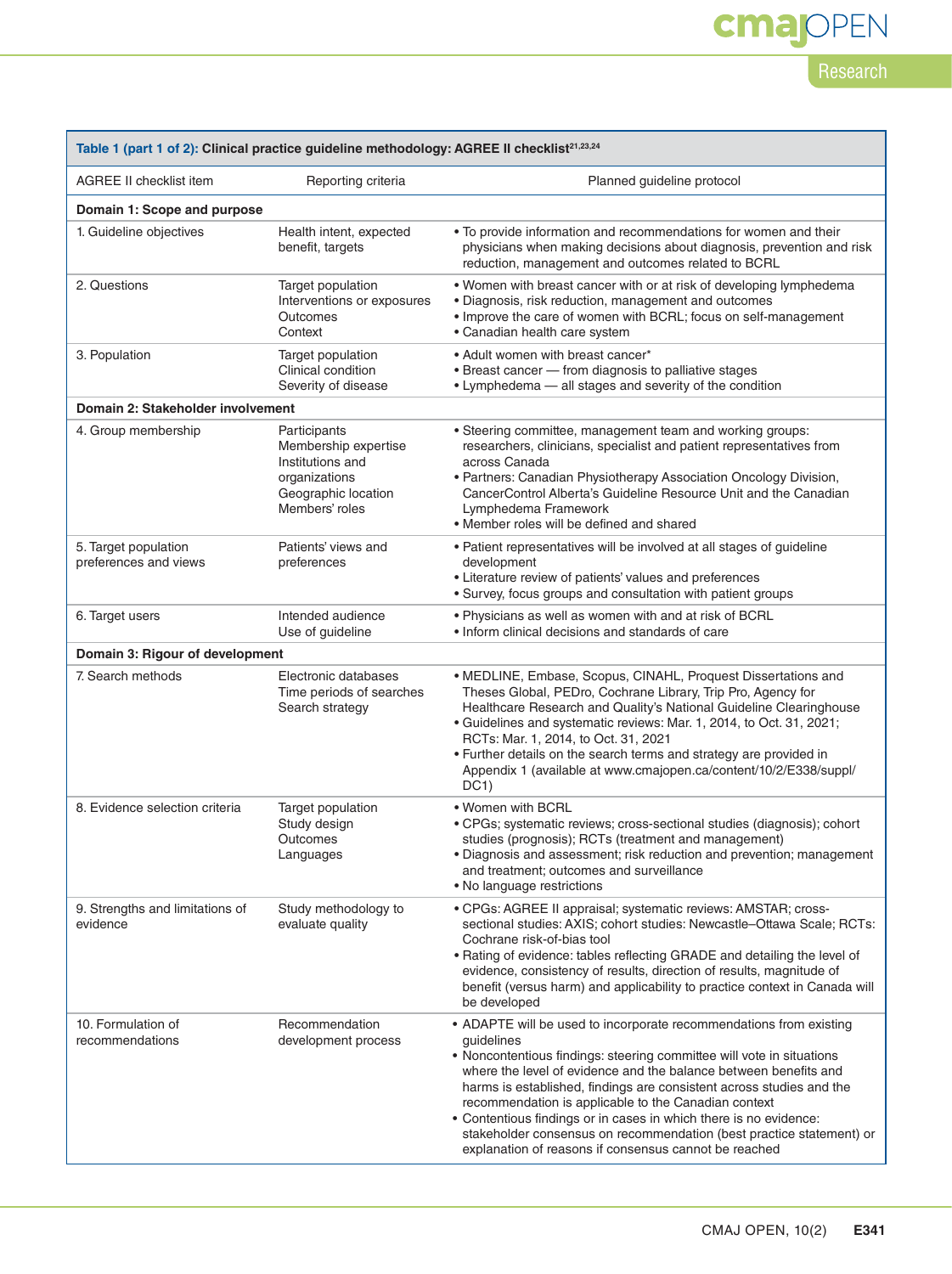## **cmajOPEN**

### Research

п

| Table 1 (part 2 of 2): Clinical practice quideline methodology: AGREE II checklist <sup>21,23,24</sup> |                                                                                                 |                                                                                                                                                                                                                                                                                                                                                                           |  |  |
|--------------------------------------------------------------------------------------------------------|-------------------------------------------------------------------------------------------------|---------------------------------------------------------------------------------------------------------------------------------------------------------------------------------------------------------------------------------------------------------------------------------------------------------------------------------------------------------------------------|--|--|
| <b>AGREE II checklist item</b>                                                                         | Reporting criteria                                                                              | Planned guideline protocol                                                                                                                                                                                                                                                                                                                                                |  |  |
| 11. Consideration of health<br>benefits, side effects and risks                                        | Data supporting benefits,<br>harms and side effects.<br>and balance of benefits<br>and harms    | • Tables will be developed to outline the benefits and risks<br>• Recommendations will consider the balance between benefits and risks<br>as appropriate                                                                                                                                                                                                                  |  |  |
| 12. Link between<br>recommendations and<br>evidence                                                    | Link between evidence<br>and recommendations is<br>explicit                                     | • The recommendations will be supported by the level of evidence, the<br>extent of the evidence (total number of studies and total number of<br>subjects), the direction of effect and the magnitude of effect and, where<br>possible, consideration will be given to the stage and severity of<br>lymphedema                                                             |  |  |
| 13. External review                                                                                    | Participants, purpose and<br>intent of external review                                          | • Feedback from external experts and stakeholder groups will be solicited<br>to improve the CPG quality and to obtain feedback on the draft<br>recommendations                                                                                                                                                                                                            |  |  |
| 14. Updating procedure                                                                                 | Statement on when the<br>guideline will be updated                                              | • The steering committee will determine the timeline and outline criteria<br>for future updates                                                                                                                                                                                                                                                                           |  |  |
| Domain 4: Clarity of presentation                                                                      |                                                                                                 |                                                                                                                                                                                                                                                                                                                                                                           |  |  |
| 15. Specific and unambiguous<br>recommendations                                                        | Recommendations are<br>specific with<br>circumstances and<br>relevant populations<br>identified | • Recommendations will be presented with a clear purpose and in an<br>actionable statement format<br>• Areas of uncertainty and those requiring further research will be<br>identified<br>• A lay summary of the findings will be shared with stakeholder groups                                                                                                          |  |  |
| 16. Management options                                                                                 | Possible management<br>options are clearly<br>described                                         | • Management options will be articulated given the Canadian health care<br>context, and the focus on self-management of lymphedema                                                                                                                                                                                                                                        |  |  |
| 17. Identifiable key<br>recommendations                                                                | Key recommendations are<br>easily identifiable                                                  | • Key recommendations will be highlighted in an executive summary<br>• Algorithms and flow charts will be created to highlight findings                                                                                                                                                                                                                                   |  |  |
| Domain 5: Applicability                                                                                |                                                                                                 |                                                                                                                                                                                                                                                                                                                                                                           |  |  |
| 18. Facilitators and barriers to<br>application                                                        | Facilitators and barriers to<br>the guideline's application<br>are described                    | . Information on barriers and facilitators to the CPG will be sought at the<br>draft CPG stage<br>• The CPG will be evaluated in Alberta, Canada, before national<br>implementation                                                                                                                                                                                       |  |  |
| 19. Implementation advice and<br>tools                                                                 | Tools to support<br>application of the guideline                                                | • Materials will be created to support CPG implementation<br>• Short videos will be created for health care professionals and patients;<br>videos will be housed on the Oncology Division of the Canadian<br>Physiotherapy Association and Canadian Lymphedema Framework<br>websites                                                                                      |  |  |
| 20. Resource implications                                                                              | Potential resource<br>implications of<br>recommendations                                        | • Where possible, costs related to diagnosis and management will be<br>collected<br>• Costs will be considered within the Canadian context                                                                                                                                                                                                                                |  |  |
| 21. Monitoring and auditing<br>criteria                                                                | Provide auditing criteria                                                                       | • Operational definitions will be determined to inform auditing and<br>measurement of impact                                                                                                                                                                                                                                                                              |  |  |
| Domain 6: Editorial independence                                                                       |                                                                                                 |                                                                                                                                                                                                                                                                                                                                                                           |  |  |
| 22. Funding body                                                                                       | Influence of funding body<br>on guideline<br>recommendations                                    | • Initial funding for the stakeholders meeting was received from the<br>Oncology Division of the Canadian Physiotherapy Association<br>• The CPG will be completed without influence from any funding body                                                                                                                                                                |  |  |
| 23. Competing interests                                                                                | All group members must<br>declare competing<br>interests                                        | • All CPG steering committee, management team and working group<br>members will be required to provide written documentation declaring<br>any competing interests<br>• People associated with industry or private businesses or who declare<br>other competing interests that could influence the guideline process or<br>development will not be eligible to participate |  |  |
| Development and Evaluation. RCT = randomized controlled trial.                                         |                                                                                                 | Note: AGREE II = Appraisal of Guidelines for Research and Evaluation II, AMSTAR = A Measurement Tool to Assess Systematic Reviews, AXIS = Appraisal Tool for<br>Cross-Sectional Studies, BCRL = breast cancer-related lymphedema, CPG = clinical practice guideline, GRADE = Grading of Recommendations Assessment,                                                       |  |  |

Development and Evaluation, RCT = randomized controlled trial. \*Physicians are the target users in this domain.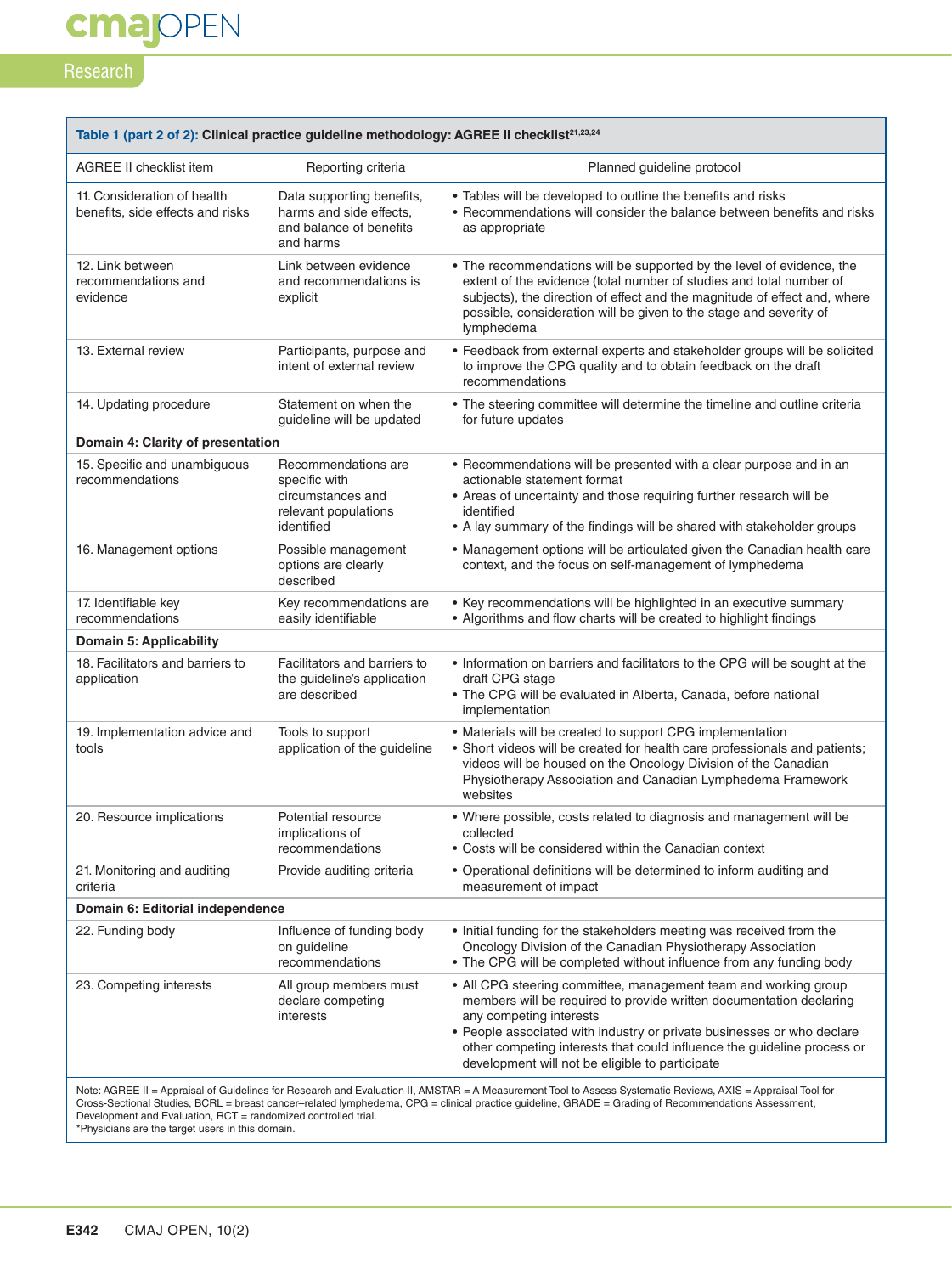| Table 2: Guideline key questions and outcomes by category |                                                                                                                    |                                                                                                                                  |                                                                                                                              |  |  |
|-----------------------------------------------------------|--------------------------------------------------------------------------------------------------------------------|----------------------------------------------------------------------------------------------------------------------------------|------------------------------------------------------------------------------------------------------------------------------|--|--|
| Relevant guideline<br>category                            | Primary area of focus                                                                                              | Rationale                                                                                                                        | Primary outcome of interest and<br>rationale                                                                                 |  |  |
| Diagnosis                                                 | What valid and reliable tests can<br>assist with a clinical diagnosis of<br>BCRL?                                  | Guidance is lacking on best<br>methods for early identification of<br><b>BCRL</b>                                                | Sensitivity and specificity <sup>30</sup>                                                                                    |  |  |
| Prevention and risk<br>reduction                          | What is the evidence supporting<br>the benefit of prevention and risk<br>reduction strategies?                     | Controversies exist over many of<br>the recommended prevention and<br>risk reduction strategies                                  | Incidence rates: presented as<br>percentages, fractions or simple<br>$f$ requencies $31$                                     |  |  |
| Effective management                                      | What is the state of the evidence<br>supporting conservative,<br>pharmacologic and surgical<br>management of BCRL? | Inconsistencies are found across<br>quideline recommendations and<br>grades of evidence for best-<br>practice management of BCRL | Arm lymphedema volume was<br>chosen as this metric is used<br>clinically for decisions related to<br>treatment <sup>32</sup> |  |  |
| Measurement outcomes                                      | What metrics need to be captured<br>to inform ongoing care of BCRL<br>over the longer term?                        | Guidance is lacking on best<br>practices related to follow-up and<br>surveillance of chronic BCRL                                | Valid, reliable and sensitive<br>methods <sup>33</sup>                                                                       |  |  |

Note: BCRL = breast cancer–related lymphedema.

To establish consensus on the top 4–6 questions from the perspective of people with and at risk of BCRL, we will conduct a series of surveys (using a modified Delphi approach) and focus group sessions.35,36 This process will also help to identify any additional barriers and facilitators to seeking lymphedema care that may have been missed at the original stakeholders meeting.

An initial survey will be created using the secure REDCap Web platform for managing online databases and surveys, supported by the Women and Children's Health Research Institute and housed in the Faculty of Medicine and Dentistry at the University of Alberta. The survey was developed on the basis of prior work by our group in cancer and lymphedema.37,38 The survey will be pilot tested with 5 patient volunteers before it is sent out more broadly. Potential participants for both the survey and focus groups will be identified through recruitment emails sent by the Canadian Lymphedema Framework and the Canadian provincial lymphedema associations.

The primary outcomes considered for each of the 4 proposed categories of this guideline are as follows: sensitivity and specificity (for the diagnosis category), incidence rates related to risk reduction strategies and practices (for the prevention and risk reduction category), limb volume (for the effective management category) and valid, reliable and sensitive methods to detect and monitor lymphedema, and surveillance timelines (for the measurement outcomes category).

We will also consider outcomes related to lymphedema in the breast, chest wall and trunk given that involvement of these areas is common but less explored than lymphedema in the arm.39,40 Secondary outcomes will include upper limb function, lymphedema-related symptoms and quality of life, and consideration will also be given to the cost associated with a given recommendation.

#### **Summarizing the evidence**

The management team, under the direction of the research librarian (L.D.), will conduct a search of the following electronic databases: MEDLINE, Embase, Scopus, CINAHL, Proquest Dissertations and Theses Global, PEDro, Cochrane Library (Cochrane Central Register of Controlled Trials, Cochrane Database of Systematic Reviews), Trip Pro, Agency for Healthcare Research and Quality's National Guideline Clearinghouse. Published and unpublished studies from Mar. 1, 2014, to Oct. 31, 2021, are eligible for inclusion, with no language restrictions.

Research

cma

We will consider clinical practice guidelines, systematic reviews, cohort studies, cross-sectional studies and randomized controlled trials published since 2015 describing diagnosis, risk reduction, management and measurement outcomes involving people with breast cancer of any age who have or are at risk of developing lymphedema. To locate unpublished research, we will review proceedings from lymphedema conferences and search websites housing clinical trial details, theses or dissertations. In addition, we will hand search the reference lists of all potentially relevant studies and contact experts to identify relevant articles.

To start, we will review existing clinical practice guidelines, published since 2015, from within and outside of Canada: the quality of existing guidelines will be assessed by 4 appraisers using the AGREE II instrument, and domains will be scored.<sup>20,21</sup> The objective of this stage is to determine the quality of the guideline and its relevance to the Canadian context and appropriateness for use in that context and to identify any gaps requiring further research evidence. To ensure confidence in recommendations adapted from existing guidelines and to ensure transparency in decision-making, a priori, we have chosen to prioritize the domain of rigour of development with a threshold score of 70%.<sup>23,41</sup> Thresholds for other domains were set at 60% for stakeholder involvement and editorial independence (to set a standard for stakeholder representativeness and avoidance of bias in recommendations) and at 50% for all other domains.<sup>23</sup>

We will use *The ADAPTE Process: Resource Toolkit for Guideline Adaptation* for amalgamating and incorporating recommendations from existing guidelines into a new guideline.42 The ADAPTE process has 3 phases: set-up, adaptation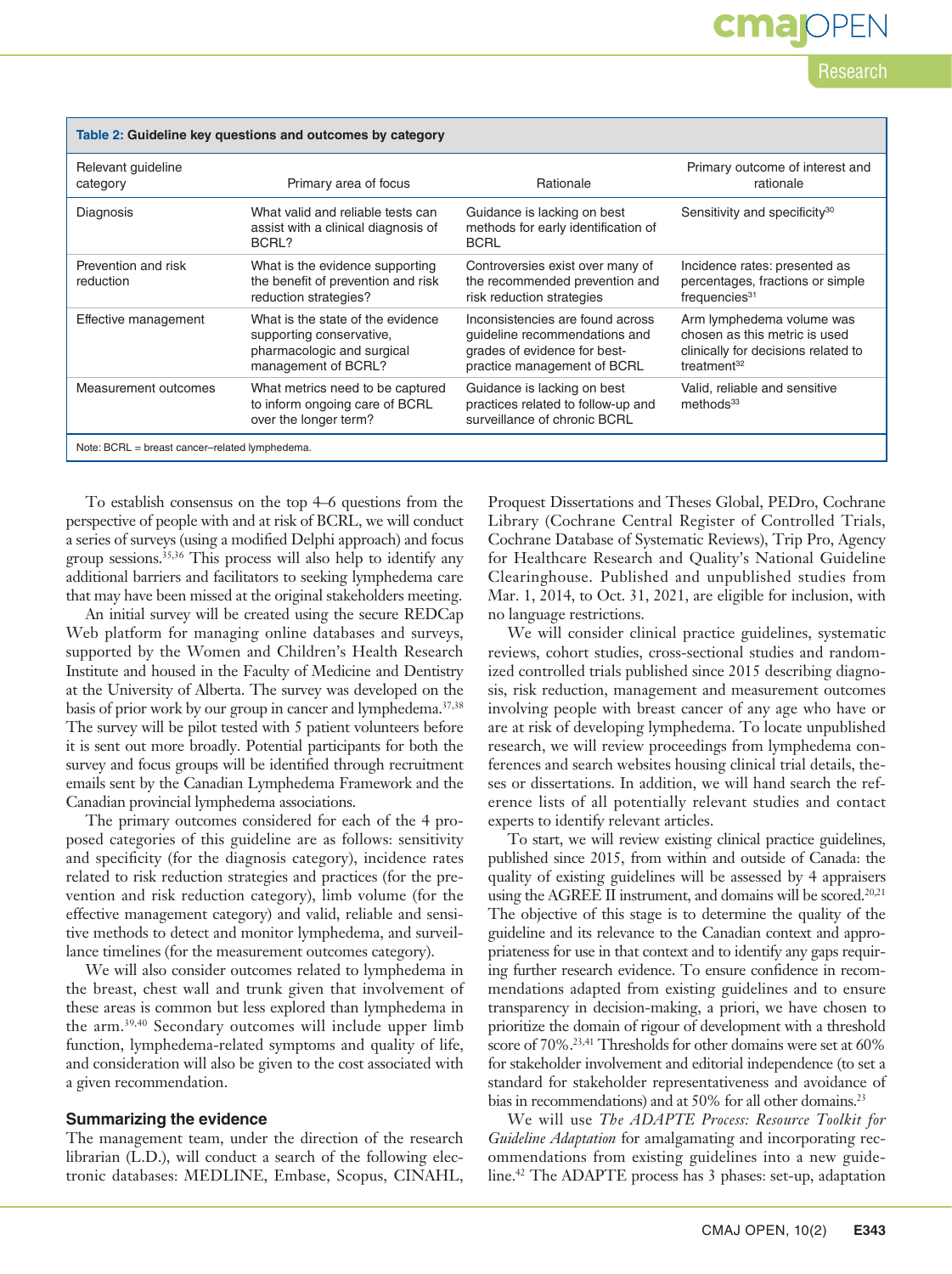### **cma** OPEN

### Research

and finalization. The ADAPTE process will be used in specifying clinical questions, organizing and analyzing available guidelines together with the AGREE II tool, and incorporating information that meets the criteria of both the AGREE II tool review and the ADAPTE process into the current proposed guideline.<sup>43</sup> The recommendations of existing guidelines will be mapped to the relevant category along with information on AGREE II scores.

The literature will then be appraised to address specific categories or gaps in recommendations by evaluating the evidence from systematic reviews and meta-analyses, and direct evidence from clinical studies. Existing systematic reviews and clinical trials will be evaluated using relevant quality evaluation tools (e.g., Measurement Tool to Assess Systematic Reviews [AMSTAR],<sup>44</sup> AXIS tool for cross-sectional studies,<sup>45</sup> Newcastle–Ottawa Scale for cohort studies,<sup>46</sup> Cochrane risk-of-bias tool for  $\text{RCTs}^{47}$ ). At each stage of the review, findings will be presented to the steering committee for feedback and approval. If the steering committee identifies the need for a new or updated systematic review, the proposed review protocol will be registered in PROSPERO (www.crd. york.ac.uk/PROSPERO/). We will strive for a balance between rigour and pragmatism to maintain efficiency.<sup>5</sup>

The management team will produce a final synthesis of the evidence with consideration given to the Canadian health care context (e.g., where provincial and territorial or national data are available to estimate the cost and availability of diagnostic test or service across provinces and territories) as well as the alignment of the guideline with a self-management focus where appropriate.

#### **Development of recommendations**

We will use the Grading of Recommendations, Assessment, Development and Evaluations (GRADE) approach to develop and present the summaries of evidence.<sup>48,49</sup> We will develop a GRADE summary of findings table for each question. When the level of evidence is strong, benefit and harm are clearly established, and findings are consistent across studies and appropriate to the Canadian context, the management team will formulate a recommendation including the determined strength and level of certainty, as per GRADE. (We will also create a subsection in the guideline that provides a table showing the main differences between our recommendations and those found in other guidelines.)

The steering committee will vote on each recommendation, with greater than 75% agreement required for the recommendation to be included in the guideline.<sup>50</sup> As necessary, where there is little evidence to guide the answers or when findings are contentious, we will aim to establish expert consensus on recommended diagnostic and risk reduction practices, treatment and long-term management strategies. These recommendations will be identified as best practice statements. Seventy-five percent agreement on a statement will be required to reach consensus.<sup>5</sup> If consensus is not reached, no recommendation will be provided and the reasons for the divergent views will be outlined to provide clarity on the lack of consensus.

Recommendations will be presented, where applicable, using algorithm maps and summary tables, and as actionable statements to guide users on what to do, when and under what specific circumstances.<sup>5</sup> Each recommendation statement will be linked to the formulated GRADE certainty of evidence along with any relevant discussion or considerations used in developing the recommendation.<sup>51</sup>

### **External review process**

A draft of the guideline will be produced by the steering committee then sent out to international experts and stakeholder groups (Table 3) for feedback. The Steering Committee will collect and record the feedback from the external review process, including how the committee addressed the feedback.

Following expert and stakeholder external review, the steering committee will make recommendations available for a 3-week period for public comment and review, before finalizing them. Records and documents related to the external review process will be made available to the public and the broader stakeholder group through the Canadian Lymphedema Framework website.

### **Management of competing interests**

We will follow the Guidelines International Network principles for disclosures of interests and management of competing interests.<sup>52,53</sup> All steering committee members, management team members and working group members will be asked to update their disclosures regularly throughout the guideline development process. Cancer Care Alberta's Guideline Resource Unit will be responsible for evaluating and adjudicating competing interests, led by the knowledge management expert (X.K.). These disclosures will be available on the project platform and disclosed in any publications related to the guideline work. External stakeholders involved in any aspects of the guideline process will also disclose relevant interests at the outset of their participation and annually thereafter. To date, no disclosures have been found to represent competing interests that preclude an individual's participation as a clinical or content expert.

The Oncology Division of the Canadian Physiotherapy Association funded the initial meeting held in Toronto. A Mitacs Accelerate postdoctoral fellowship (N.D.D.) was received through a partnership between the Canadian Lymphedema Framework and the University of Alberta. Cancer Care Alberta's Guideline Resource Unit will provide in-kind support, and we have engaged expert and nonexpert professionals and patients in the process. All steering committee, management team and working group members are volunteers and will not be remunerated for their services.

### **Ethics approval**

Ethics approval will be sought from the Health Research Ethics Board of Alberta Cancer Committee for participants involved in the survey and focus group work. All participants will be required to provide informed consent.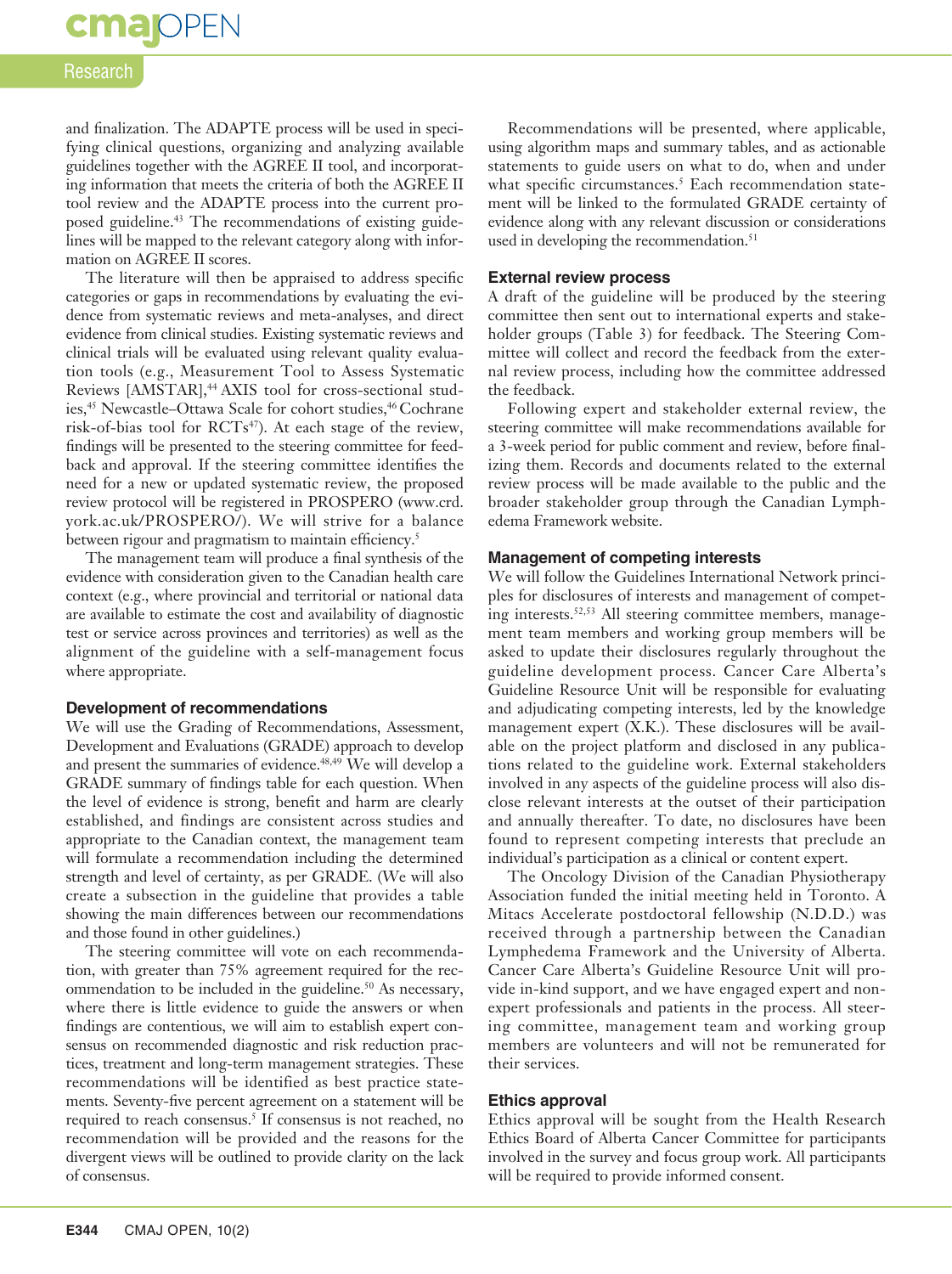# **cmajOPEN**

Research

| Table 3: Definitions of key stakeholders  |                                                                                                                                                                                         |  |  |
|-------------------------------------------|-----------------------------------------------------------------------------------------------------------------------------------------------------------------------------------------|--|--|
| Stakeholders                              | Definition                                                                                                                                                                              |  |  |
| Women with breast cancer                  | Women diagnosed with breast cancer who have or are at risk of developing<br>lymphedema                                                                                                  |  |  |
| Clinicians                                | Physical therapists, occupational therapists, nurses, oncologists, surgeons and<br>physiatrists with clinical experience who are actively practising in their field                     |  |  |
| Researchers                               | People who perform research in the area of cancer-related and noncancer-related<br>lymphedema                                                                                           |  |  |
| Lymphedema therapists (private sector)    | Therapists who are certified in treating lymphedema such as massage therapists and<br>physical therapists in private practice                                                           |  |  |
| Schools offering lymphedema certification | Schools offering specialized training, courses and postgraduate certification to medical<br>and allied health professionals in advanced lymphedema care                                 |  |  |
| Industry representatives                  | Representatives from a private organization or business with a vested interest in the<br>area of lymphedema                                                                             |  |  |
| Provincial benefit programs               | Publicly funded programs that aid people with disabilities to maintain an independent<br>lifestyle (e.g., universal benefits programs providing compression garments for<br>lymphedema) |  |  |
| Professional organization representatives | Representatives from professional organizations with relevant scope and practice                                                                                                        |  |  |
| End-users                                 | Representatives from the community or organizations external to academia who will<br>directly use or benefit from the recommendations                                                   |  |  |

### **Interpretation**

This paper describes the protocol for how the proposed BCRL guideline will be developed. As part of the dissemination and implementation of the guideline, steering committee members will share the findings at both national and international conferences. A webinar will be hosted by the Canadian Lymphedema Framework for both patient and health care professional groups. In addition, we will apply for funding to support the creation of videos to disseminate our key findings to the targeted users of the guideline: people with BCRL, physicians and other health care professionals. To increase the reach of the guideline, the professional and patient series of videos will be hosted on the websites of the Oncology Division of the Canadian Physiotherapy Association and the Canadian Lymphedema Framework in both official languages.

### **Limitations**

There are a number of potential limitations to the proposed guideline protocol. First, the development of comprehensive recommendations may be limited by the availability of highquality research evidence, affecting some or all categories. Second, even in the case where data are strong, evidence in support of or against a specific recommendation will involve subjective value judgments; to address this issue we have established objective cut points for decision-making. Third, recommendations may be influenced by the opinions, time availability and clinical experience of the steering committee, management team and working groups. To minimize any potential bias, Cancer Care Alberta's Guideline Resource Unit will oversee and guide processes, and we will involve patients as partners in the process and solicit feedback from known experts and external stakeholders.

### **Conclusion**

This protocol describes the process that will be used to develop an updated guideline for people with or at risk of BCRL and their physicians in Canada. Our goal is to improve consistency in care for women with BCRL regardless of where they live in Canada or by whom they are treated. In this way, we hope to support better management of BCRL and improve health outcomes for this condition.

### **References**

- 1. DiSipio T, Rye S, Newman B, et al. Incidence of unilateral arm lymphoedema after breast cancer: a systematic review and meta-analysis. *Lancet Oncol* 2013;14:500-15.
- 2. Lymphoedema Framework. International consensus: best practice for the management of lymphoedema. London (UK): Medical Education Partnership; 2006:3-52.
- 3. Paskett ED, Dean JA, Oliveri JM, et al. Cancer-related lymphedema risk factors, diagnosis, treatment, and impact: a review. *J Clin Oncol* 2012;30:3726-33.
- 4. Singh B, Disipio T, Peake J, et al. Systematic review and meta-analysis of the effects of exercise for those with cancer-related lymphedema. *Arch Phys Med Rehabil* 2016;97:302-315.e13.
- 5. Ahmed RL, Prizment A, Lazovich D, et al. Lymphedema and quality of life in breast cancer survivors: the Iowa Women's Health Study. *J Clin Oncol* 2008;26:5689-96.
- 6. Velanovich V, Szymanski W. Quality of life of breast cancer patients with lymphedema. *Am J Surg* 1999;177:184-7.
- 7. Armer JM, Hulett JM, Bernas M, et al. Best practice guidelines in assessment, risk reduction, management, and surveillance for post-breast cancer lymphedema. *Curr Breast Cancer Rep* 2013;5:134-44.
- 8. Damstra RJ, Halk AB; Dutch Working Group on Lymphedema. The Dutch lymphedema guidelines based on the International Classification of Functioning, Disability, and Health and the chronic care model. *J Vasc Surg Venous Lymphat Disord* 2017;5:756-65.
- 9. Li CY, Kataru RP, Mehrara BJ. Histopathologic features of lymphedema: a molecular review. *Int J Mol Sci* 2020;21:2546.
- 10. Cheville A, Lee M, Moynihan T, et al. The impact of arm lymphedema on healthcare utilization during long-term breast cancer survivorship: a population-based cohort study. *J Cancer Surviv* 2020;14:347-55.
- 11. Keast DH, Moffatt C, Janmohammad A. Lymphedema impact and prevalence international study: the Canadian data. *Lymphat Res Biol* 2019;17:178-86.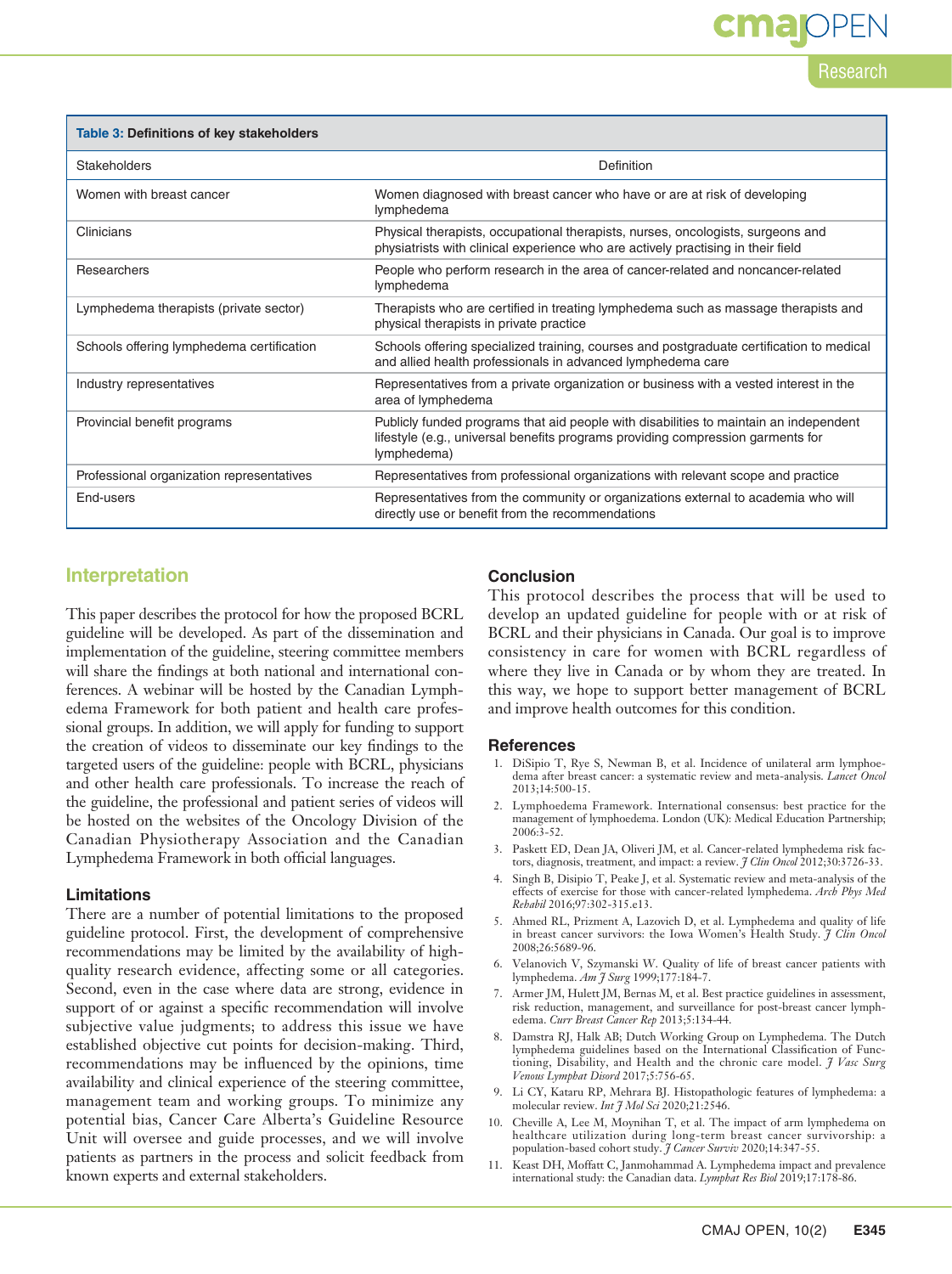### **cmajoPEN**

### Research

- 12. Application to PharmaCare: financial coverage for prescription compression garments. Vancouver: BC Lymphedema Association; 2021 June 18.
- 13. Harris SR, Hugi MR, Olivotto IA, et al.; Steering Committee for Clinical Practice Guidelines for the Care and Treatment of Breast Cancer. Clinical practice guidelines for the care and treatment of breast cancer: 11. Lymphedema. *CMAJ* 2001;164:191-9.
- 14. Executive Committee. The diagnosis and treatment of peripheral lymphedema: 2016 consensus document of the international society of lymphology. *Lymphology* 2016;49:170-84.
- 15. Davies C, Levenhagen K, Ryans K, et al. Interventions for breast cancerrelated lymphedema: clinical practice guideline from the Academy of Oncologic Physical Therapy of APTA. *Phys Ther* 2020;100:1163-79.
- 16. McLaughlin SA, DeSnyder SM, Klimberg S, et al. Considerations for clinicians in the diagnosis, prevention, and treatment of breast cancer-related lymphedema, recommendations from an expert panel: part 2: preventive and therapeutic options. *Ann Surg Oncol* 2017;24:2827-35.
- 17. McLaughlin SA, Staley AC, Vicini F, et al. Considerations for clinicians in the diagnosis, prevention, and treatment of breast cancer-related lymphedema: recommendations from a multidisciplinary expert ASBrS panel: part 1: definitions, assessments, education, and future directions. *Ann Surg Oncol* 2017;24:2818-26.
- 18. *Queensland Health lymphoedema clinical practice guideline: the use of compression in the management of adults with lymphoedema*. Brisbane (Australia): Queensland Health; 2014.
- 19. Tan M, Salim S, Beshr M, et al. A methodological assessment of lymphoedema clinical practice guidelines. *J Vasc Surg Venous Lymphat Disord* 2020;8:1111-1118.e3.
- 20. Dans AL, Dans LF. Appraising a tool for guideline appraisal (the AGREE II instrument). *J Clin Epidemiol* 2010;63:1281-2.
- 21. Brouwers MC, Kho ME, Browman GP, et al. AGREE II: advancing guideline development, reporting, and evaluation in health care. *Prev Med* 2010;51:421-4.
- 22. Agree Collaboration. Development and validation of an international appraisal instrument for assessing the quality of clinical practice guidelines: the AGREE project. *Qual Saf Health Care* 2003;12:18-23.
- The AGREE II Instrument. AGREE Next Steps Consortium; 2017. Available: www.agreetrust.org (accessed 2021 Aug. 31).
- 24. Brouwers MC, Kerkvliet K, Spithoff K, et al. The AGREE Reporting Checklist: a tool to improve reporting of clinical practice guidelines. *BMJ* 2016;352:i1152.
- 25. *Canada's strategy for patient-oriented research*. Ottawa: Canadian Institutes of Health Research; 2011. Available: https://cihr-irsc.gc.ca/e/documents/P-O\_ Research\_Strategy-eng.pdf (accessed 2021 Aug. 31).
- 26. O'Connell S, Mc Carthy VJC, Savage E. Frameworks for self-management port for chronic disease: a cross-country comparative document analysis. *BMC Health Serv Res* 2018;18:583.
- 27. Ostby PL, Armer JM, Smith K, et al. Patient perceptions of barriers to selfmanagement of breast cancer-related lymphedema. *West J Nurs Res* 2018; 40:1800-17.
- 28. Ridner SH, Fu MR, Wanchai A, et al. Self-management of lymphedema: a systematic review of the literature from 2004 to 2011. *Nurs Res* 2012; 61:291-9.
- 29. Huber M, van Vliet M, Giezenberg M, et al. Towards a 'patient-centred' operationalisation of the new dynamic concept of health: a mixed methods study. *BMJ Open* 2016;6:e010091.
- 30. Bolboaca SD. Medical diagnostic tests: a review of test anatomy, phases, and statistical treatment of data. *Comput Math Methods Med* 2019;2019:1891569.
- 31. Akl EA, Oxman AD, Herrin J, et al. Using alternative statistical formats for presenting risks and risk reductions. *Cochrane Database Syst Rev* 2011;(3): CD006776.
- 32. Shaitelman SF, Cromwell KD, Rasmussen JC, et al. Recent progress in the treatment and prevention of cancer-related lymphedema. *CA Cancer J Clin* 2015; 65:55-81.
- 33. Mokkink LB, Terwee CB, Patrick DL, et al. The COSMIN study reached international consensus on taxonomy, terminology, and definitions of measurement properties for health-related patient-reported outcomes. *J Clin Epidemiol* 2010;63:737-45.
- 34. Shaitelman SF, Chiang Y-J, Griffin KD, et al. Radiation therapy targets and the risk of breast cancer-related lymphedema: a systematic review and network meta-analysis. *Breast Cancer Res Treat* 2017;162:201-15.
- 35. Khodyakov D, Grant S, Denger B, et al. Using an online, modified Delphi approach to engage patients and caregivers in determining the patientcenteredness of Duchenne muscular dystrophy care considerations. *Med Decis Making* 2019;39:1019-31.
- 36. Schneider P, Evaniew N, Rendon JS, et al. Moving forward through consensus: protocol for a modified Delphi approach to determine the top research priorities in the field of orthopaedic oncology. *BMJ Open* 2016;6:e011780.
- 37. Suderman K, Dolgoy N, Yurick J, et al. A practical approach to using integrated knowledge translation to inform a community-based exercise study. *Int J Environ Res Public Health* 2020;17:3911.
- 38. Al Onazi M, Dolgoy N, Parkinson J, et al. Exploring adherence to daytime compression in women with breast cancer related lymphedema: a multimethods study. *Plast Aesthet Res* 2020;7:23.
- 39. Young-Afat DA, Gregorowitsch ML, van den Bongard DH, et al. Breast edema following breast-conserving surgery and radiotherapy: patientreported prevalence, determinants, and effect on health-related quality of life. *JNCI Cancer Spectr* 2019;3:pkz011.
- 40. Verbelen H, Tjalma W, Dombrecht D, et al. Breast edema, from diagnosis to treatment: state of the art. *Arch Physiother* 2021;11:8.
- 41. Hoffmann-Eber W, Siering U, Neugebauer EAM, et al. Systematic review of current guideline appraisals performed with the Appraisal of Guidelines for Research & Evaluation II instrument–a third of AGREE II users apply a cutoff for guideline quality. *J Clin Epidemiol* 2018;95:120-7.
- 42. *The ADAPTE process: resource toolkit for guideline adaptation*. Version 2. The ADAPTE Collaboration; 2009.
- 43. Fervers B, Burgers JS, Voellinger R, et al. Guideline adaptation: an approach to enhance efficiency in guideline development and improve utilisation. *BMJ Qual Saf* 2011;20:228-36.
- Shea BJ, Reeves BC, Wells G, et al. AMSTAR 2: a critical appraisal tool for systematic reviews that include randomised or non-randomised studies of healthcare interventions, or both. *BMJ* 2017;358:j4008.
- 45. Downes MJ, Brennan ML, Williams HC, et al. Development of a critical appraisal tool to assess the quality of cross-sectional studies (AXIS). *BMJ Open* 2016;6(12):e011458.
- 46. Wells G, Shea B, O'Connel D, et al. The Newcastle–Ottawa Scale (NOS) for assessing the quality of nonrandomisedstudies in meta-analyses.: Ottawa: University of Ottawa; 2021. Available: www.ohri.ca/programs/clinical\_epidemiology/ oxford.asp (accessed 2022 Mar. 8).
- 47. Sterne JAC, Savovic J, Page MJ, et al. RoB 2: a revised tool for assessing risk of bias in randomised trials. *BMJ* 2019;366:l4898.
- 48. Brozek JL, Akl EA, Compalati E, et al. Grading quality of evidence and strength of recommendations in clinical practice guidelines part 3 of 3. The GRADE approach to developing recommendations. *Allergy* 2011;66:588-95.
- 49. Guyatt GH, Oxman AD, Schunemann HJ, et al. GRADE guidelines: a new series of articles in the *Journal of Clinical Epidemiology*. *J Clin Epidemiol* 2011; 64:380-2.
- 50. Diamond IR, Grant RC, Feldman BM, et al. Defining consensus: a systematic review recommends methodologic criteria for reporting of Delphi studies. *J Clin Epidemiol* 2014;67:401-9.
- 51. Balshem H, Helfand M, Schunemann HJ, et al. GRADE guidelines: 3. Rating the quality of evidence. *J Clin Epidemiol* 2011;64:401-6.
- 52. Schunemann HJ, Al-Ansary LA, Forland F, et al. Guidelines International Network: principles for disclosure of interests and management of conflicts in guidelines. *Ann Intern Med* 2015;163:548-53.
- 53. Policy on disclosures of interests and management of conflicts of interest Ottawa. Canadian Task Force on Preventive Health Care; 2020. Available: https://canadiantaskforce.ca/wp-content/uploads/2020/10/COI-Policy-202008 Final.pdf (accessed 2021 Jul. 15).

**Competing interests:** Lori Radke is a member of the editorial board for the *Pathways Magazine* of the Canadian Lymphedema Framework. Mary-Ann Dalzell receives royalties from Bia Formations for continuing professional development on the rehabilitation of patients with cancer and receives royalties from Key Clinical Skills for courses on topics including the management of bone metastasis. She has been paid by the Oncology Division of the Canadian Physiotherapy Association to teach courses that include the management of bone metastasis. Anna Kennedy has received travel support from the International Lymphedema Framework and the Canadian Lymphedema Framework and has had leadership or fiduciary roles in these organizations. Lauren Capozzi is the cofounder of Thrive Health Services, a cancer and exercise training company for fitness professionals. Anna Towers has received honoraria from the Dr. Vodder School International and is a scientific advisor of the Lymphedema Association of Quebec.

**Affiliations:** Department of Physical Therapy (McNeely, Dolgoy, Al Onazi, Parkinson), University of Alberta; Cross Cancer Institute (McNeely, King), Alberta Health Services, Edmonton, Alta.; patient representative (Harris), Vancouver, BC; patient representative (Kennedy), Toronto, Ont.; patient representative (Binkley), Atlanta, Ga.; Department of Physical Therapy (Harris, Campbell), University of British Columbia, Vancouver, BC; Rehabilitation Oncology Department (Radke), Tom Baker Cancer Centre, Alberta Health Services, Calgary, Alta.; Guideline